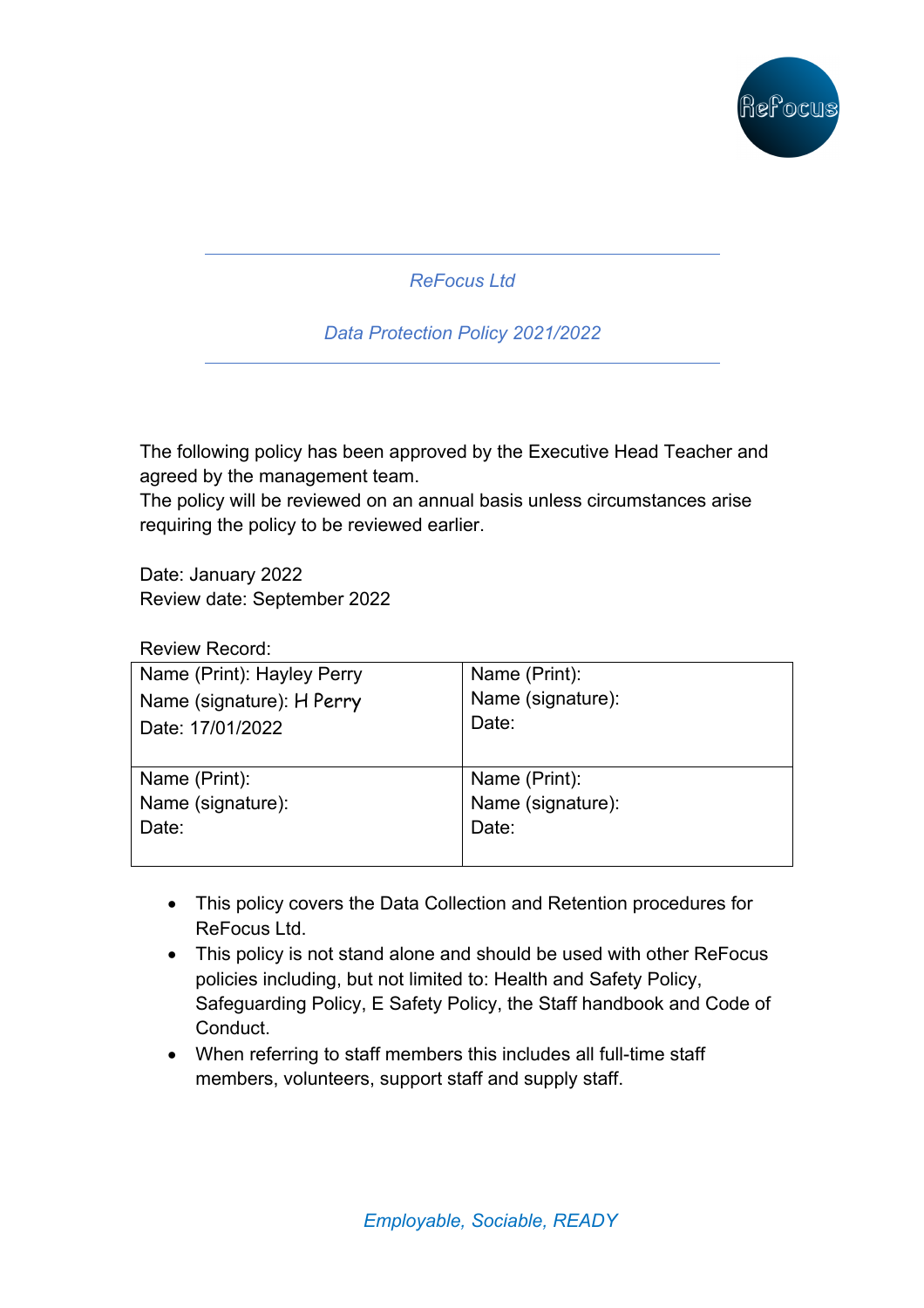

*ReFocus* collects and uses personal information about staff, pupils, parents and other individuals who come into contact with the school. This information is gathered in order to enable it to provide education and other associated functions. In addition, there may be a legal requirement to collect and use information to ensure that the school complies with its statutory obligations.

Schools have a duty to be registered, as Data Controllers, with the Information Commissioner's Office (ICO) detailing the information held and its use. These details are then available on the ICO's website.

### **Purpose**

This policy is intended to ensure that personal information is dealt with correctly and securely and in accordance with the Data Protection Act 1998, and other related legislation. It will apply to information regardless of the way it is collected, used, recorded, stored and destroyed, and irrespective of whether it is held in paper files or electronically.

All staff involved with the collection, processing and disclosure of personal data will be aware of their duties and responsibilities by adhering to these guidelines.

## **What is Personal Information?**

Personal information or data is defined as data which relates to a living individual who can be identified from that data, or other information held.

## **Data Protection Principles**

The Data Protection Act 1998 establishes eight enforceable principles that must be adhered to at all times:

- 1. Personal data shall be processed fairly and lawfully;
- 2. Personal data shall be obtained only for one or more specified and lawful purposes;
- 3. Personal data shall be adequate, relevant and not excessive;
- 4. Personal data shall be accurate and where necessary, kept up to date;
- 5. Personal data processed for any purpose shall not be kept for longer than is necessary for that purpose or those purposes;
- 6. Personal data shall be processed in accordance with the rights of data subjects under the Data Protection Act 1998;
- 7. Personal data shall be kept secure i.e. protected by an appropriate degree of security;
- 8. Personal data shall not be transferred to a country or territory outside the European Economic Area, unless that country or territory ensures an adequate level of data protection.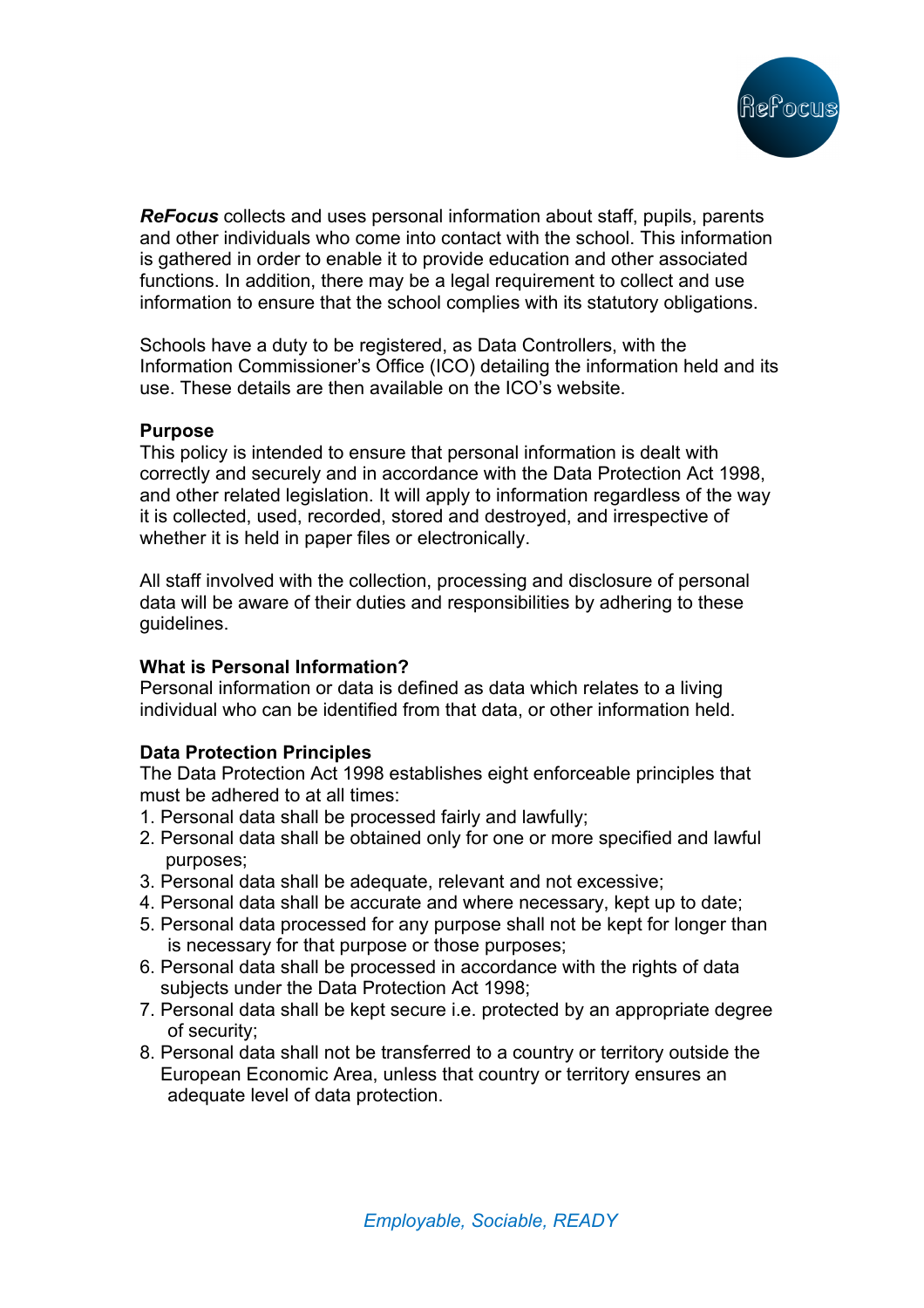

# **General Statement**

ReFocus is committed to maintaining the above principles at all times. Therefore the school will:

- Inform individuals why the information is being collected when it is collected
- Inform individuals when their information is shared, and why and with whom it was shared
- Check the quality and the accuracy of the information it holds
- Ensure that information is not retained for longer than is necessary
- Ensure that when obsolete information is destroyed that it is done so appropriately and securely
- Ensure that clear and robust safeguards are in place to protect personal information from loss, theft and unauthorised disclosure, irrespective of the format in which it is recorded
- Share information with others only when it is legally appropriate to do so
- Set out procedures to ensure compliance with the duty to respond to requests for access to personal information, known as Subject Access Requests
- Ensure our staff are aware of and understand our policies and procedures

## **Complaints**

Complaints will be dealt with in accordance with the school's complaints policy. Complaints relating to information handling may be referred to the Information Commissioner (the statutory regulator).

## **Review**

This policy will be reviewed as it is deemed appropriate, but no less frequently than every year. The policy review will be undertaken by the nominated representative.

## **Contacts**

If you have any enquires in relation to this policy, please contact *(Hayley Perry, Deputy Head)* who will also act as the contact point for any subject access requests.

Further advice and information is available from the Information Commissioner's Office, www.ico.gov.uk or telephone 01625 545745 3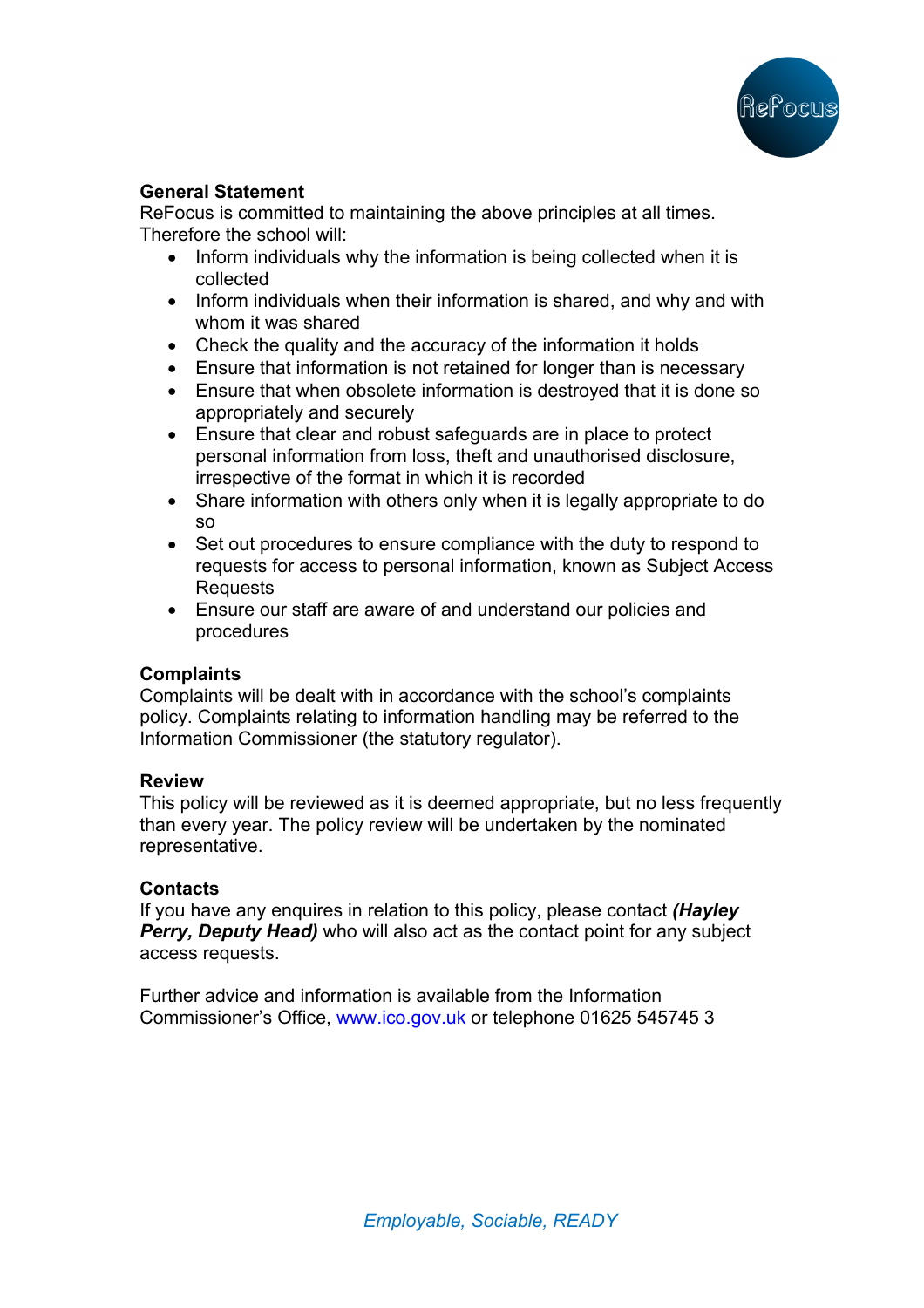

# **Appendix 1**

# *ReFocus*

Procedures for responding to subject access requests made under the Data Protection Act 1998

# **Rights of access to information**

There are two distinct rights of access to information held by schools about pupils.

1. Under the Data Protection Act 1998 any individual has the right to make a request to access the personal information held about them.

2. The right of those entitled to have access to curricular and educational records as defined within the Education Pupil Information (Wales) Regulations 2004.

These procedures relate to subject access requests made under the Data Protection Act 1998.

### **Actioning a subject access request**

1. Requests for information must be made in writing; which includes email, and be addressed to (*Hayley Perry, Deputy Head***).** If the initial request does not clearly identify the information required, then further enquiries will be made.

2. The identity of the requestor must be established before the disclosure of any information, and checks should also be carried out regarding proof of relationship to the child. Evidence of identity can be established by requesting production of:

- passport
- driving licence
- utility bills with the current address
- Birth / Marriage certificate
- P45/P60
- Credit Card or Mortgage statement

*This list is not exhaustive*.

3. Any individual has the right of access to information held about them. However with children, this is dependent upon their capacity to understand (normally age 12 or above) and the nature of the request. The Headteacher should discuss the request with the child and take their views into account when making a decision. A child with competency to understand can refuse to consent to the request for their records. Where the child is not deemed to be competent an individual with parental responsibility or guardian shall make the decision on behalf of the child.

4. The school may make a charge for the provision of information, dependant upon the following: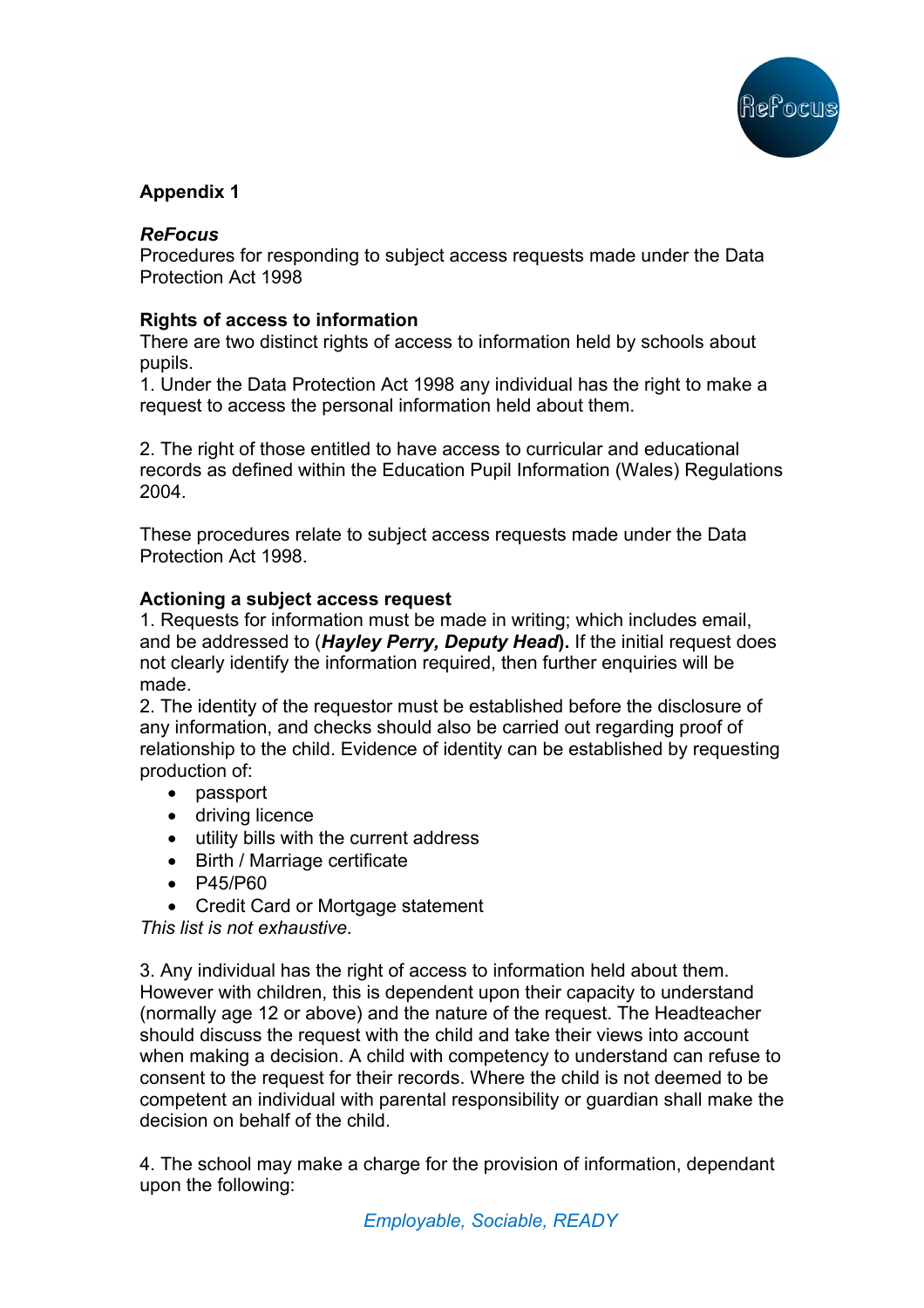

- Should the information requested contain the educational record then the amount charged will be dependant upon the number of pages provided.
- Should the information requested be personal information that does not include any information contained within educational records schools can charge up to £10 to provide it.
- f the information requested is only the educational record viewing will be free, but a charge not exceeding the cost of copying the information can be made by the Headteacher.

5. The response time for subject access requests, once officially received, is 40 days **(not working or school days but calendar days, irrespective of school holiday periods)**. However the 40 days will not commence until after receipt of fees or clarification of information sought

6. The Data Protection Act 1998 allows exemptions as to the provision of some information; **therefore all information will be reviewed prior to disclosure**.

7. Third party information is that which has been provided by another, such as the Police, Local Authority, Health Care professional or another school. Before disclosing third party information consent should normally be obtained. There is still a need to adhere to the 40 day statutory timescale.

8. Any information which may cause serious harm to the physical or mental health or emotional condition of the pupil or another should not be disclosed, nor should information that would reveal that the child is at risk of abuse, or information relating to court proceedings.

9. If there are concerns over the disclosure of information then additional advice should be sought.

10. Where redaction (information blacked out/removed) has taken place then a full copy of the information provided should be retained in order to establish, if a complaint is made, what was redacted and why.

11. Information disclosed should be clear, thus any codes or technical terms will need to be clarified and explained. If information contained within the disclosure is difficult to read or illegible, then it should be retyped.

12. Information can be provided at the school with a member of staff on hand to help and explain matters if requested, or provided at face to face handover. The views of the applicant should be taken into account when considering the method of delivery. If postal systems have to be used then registered/recorded mail must be used.